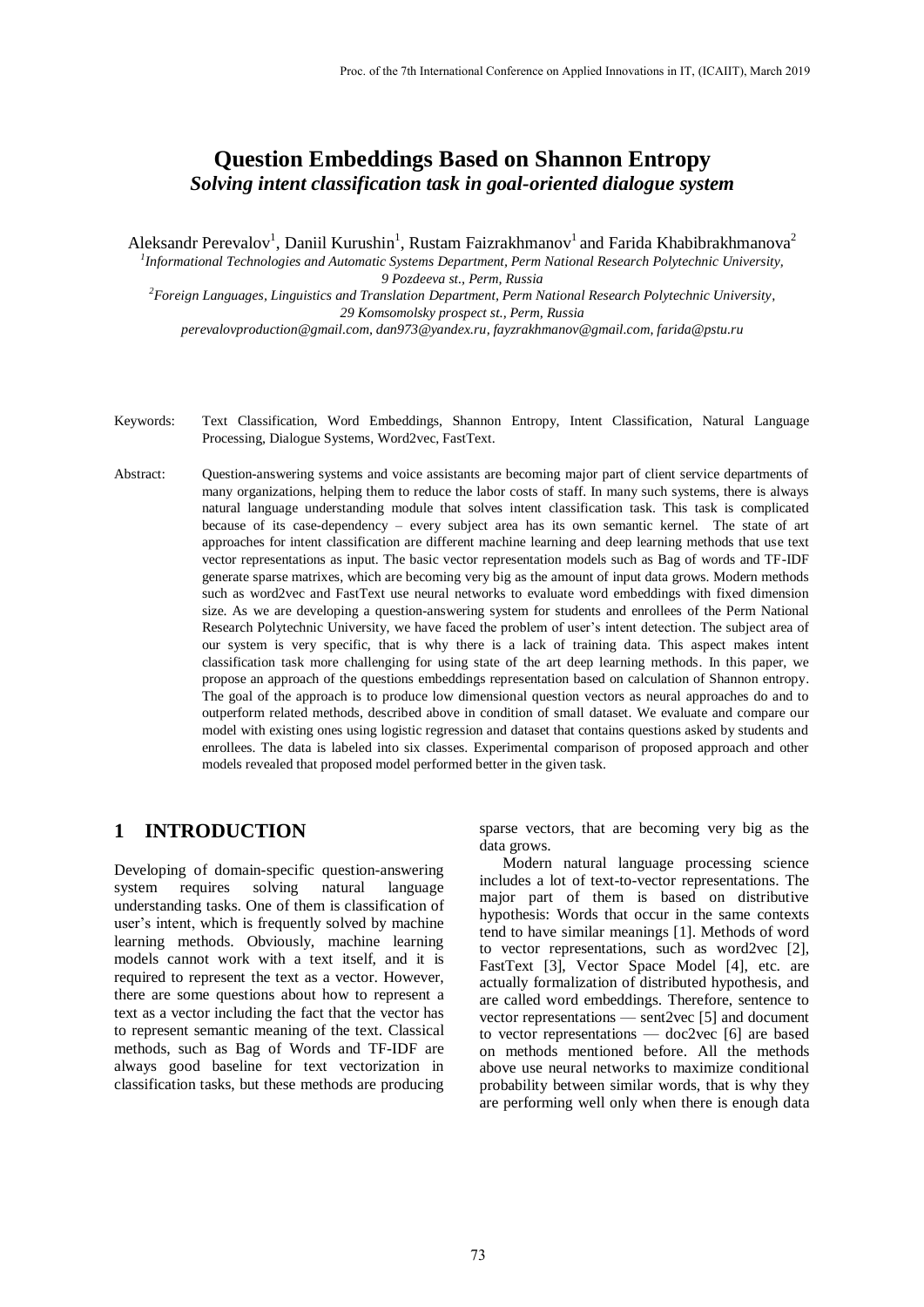for training. However, there are also some cases when researchers or developers come across a lack of data, so modern methods do not work well. Intent Classification on a small dataset is a challenging task for data-hungry state-of-the-art Deep Learning based systems [7].

To summarize previous paragraph, we need to develop a simple, non-data-hungry method of word to dense vector representations which can outperform both classical and modern methods in condition of small and specific dataset. As a solution, we propose the approach of question embeddings based on Shannon entropy calculation, which main idea is to represent word by its' entropy distribution within the questions in given dataset.

The approach will be tested in context of intent classification task within question-answering system for consultation of university students and enrollees. The dataset contains 1300 questions labeled into six classes.

### **2 RELATED WORK**

### **2.1 TF-IDF**

TF-IDF (term frequency-inverse document frequency) is a classical statistic that reflects how important a word is to a document in a given corpus. Given a document collection *D*, a word *w*, and an individual document  $d \in D$ , we calculate (1):

$$
w_d = f_{w,d} * \log\left(\frac{|D|}{f_{w,d}}\right),\tag{1}
$$

where  $f_{w,d}$  equals the number of times *w* appears in *d*,  $|D|$  is the size of the corpus, and  $f_{w,D}$  equals the number of documents in which *w* appears in *D* [8]*.*  In this case, document vector represented as a set of TF-IDF statistics for every word in given collection of documents.

#### **2.2 Vector space model**

An alternative to TF-IDF is Pointwise Mutual Information (PMI) which is being calculated in vector space model. Let *F* be a word context (word co-occurrence within window *h*) matrix. Based on context matrix  $F$  we calculate matrix  $X(2)$ , (3) [4]

$$
pmi_{i,j} = \log\left(\frac{p_{i,j}}{p_{i^*}p_{j^*}}\right) \tag{2}
$$

$$
X = [x_{i,j}], x_{i,j} = \begin{cases} p m i_{i,j}, p m i_{i,j} > 0 \\ 0, p m i_{i,j} \le 0 \end{cases}
$$
 (3)

In general, *X* is very sparse that is why truncated singular value decomposition (SVD) is applied (4):

$$
\dot{X} = U_k \Sigma_k V_k^T, \mathbf{k} < \mathbf{r} \,, \tag{4}
$$

where U and  $\Sigma$  are orthonormal matrixes and V is diagonal [9], *r* is rank of *X*, k is new rank. Given matrix *X* best approximates the original matrix *<sup>X</sup>* and minimizes the dimension size. Thus, in matrix  $\overline{X}$  i-th row represents a vector of i-th word.

#### **2.3 Word2vec and FastText**

Word2vec is technique that can be used for learning high-quality word vectors from huge data sets with billions of words, with low dimensionality of word vectors [2]. It has two architectures: Continuous Bag of Words – predicts the current word based on the context, and the Skip-Gram model predicts surrounding words given the current word [2]. These architectures are shown on Figure 1.



Figure 1: Word2vec architectures.

FastText is an approach proposed by word2vec creators based on Skip-Gram model, where each word is represented as a bag of character n-grams. Let's take word *hello* with  $n = 3$  as an example, it will be represented by the character n-grams:

$$
\langle
$$
he, hel, elo, llo, lo $\rangle$ 

In this case, a word vector is represented as a sum of the vector representations of its n-grams (5):

$$
W_t = \sum_{g \in G_w} Z_g \tag{5}
$$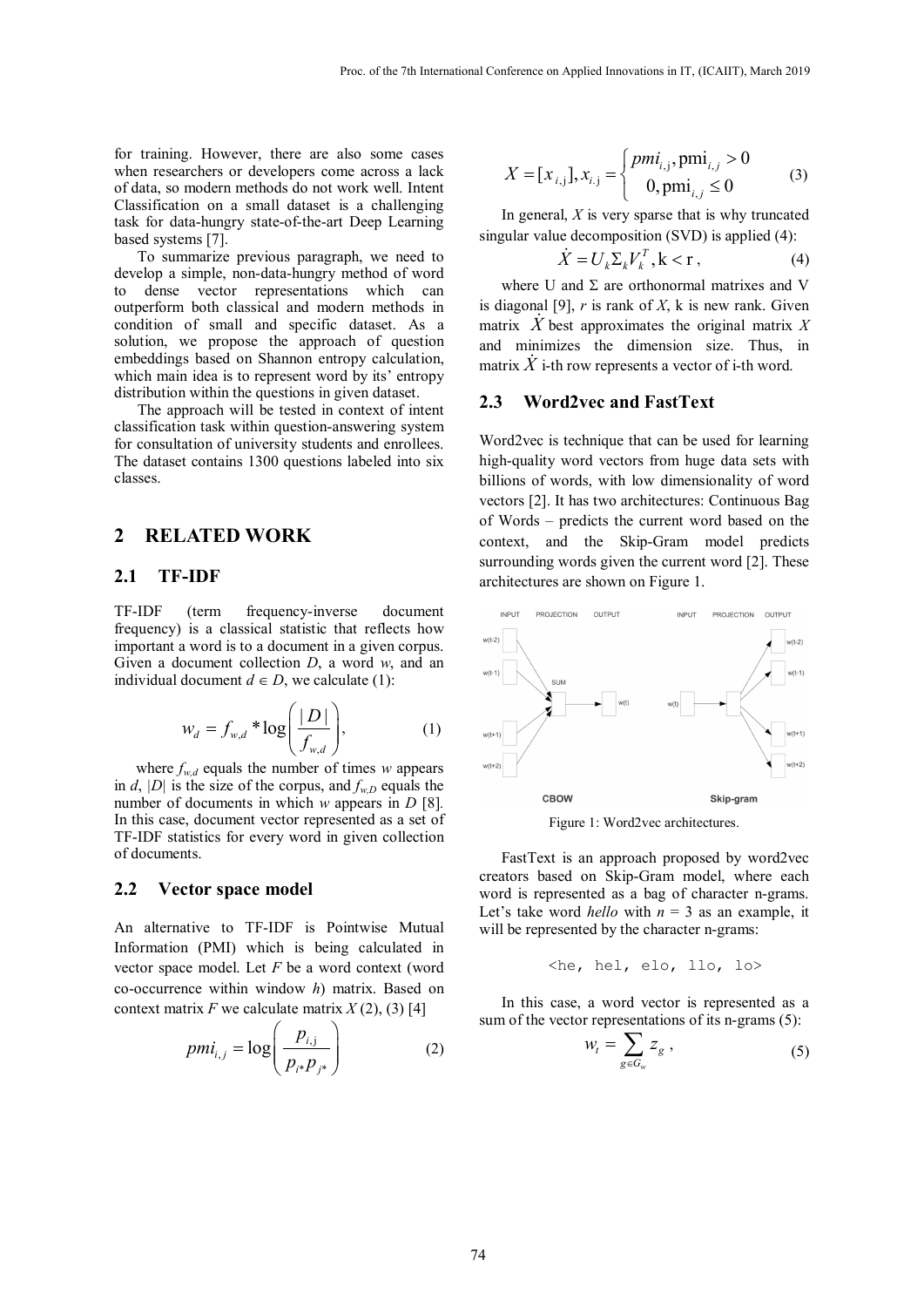where *g* is an character n-gram,  $G_w$  is a set of ngrams appearing in  $w$  and  $z_g$  is a vector representation of given n-gram.

## **3 METHODS**

### **3.1 Data collection**

Domain-specificness of the intent classification task requires using relevant data – real-life questions that were asked by students and enrolees. Analysis of existing datasets revealed that there is no open source information required for solving our problem. This is due the fact that the solving classification task is highly specific.

Data collection was performed by scraping open data sources, specifically the following websites: pstu.ru, vk.com/politehperm, abiturient.ru. As a result, 7300 questions were collected. Based on this data, question taxonomy has been developed. The taxonomy consists of six classes: *DOC* – questions about documents, *ENTER* – questions about enrolment process, *ORG* – common questions, *PRIV* – questions about privileges during enrolment, *RANG* – questions related to passing score/exam results, *HOST* – questions about student hostels. Taxonomy is shown on the Figure 2.



Figure 2: Questions taxonomy.

The example of the training dataset is shown in the table 1. Original data is in Russian, translation is given in parentheses.

Table 1: Training data example.

| Ouestion                                 | Class       |
|------------------------------------------|-------------|
| Можно ли подать документы в субботу?     | DOC         |
| (Is it possible to submit documents on   |             |
| Saturday?)                               |             |
| Когда день открытых дверей?              | ORG         |
| (When is open doors day?)                |             |
| Когда публикуются списки                 | <b>RANG</b> |
| зачисленных?                             |             |
| (When lists of enrolled will be posted?) |             |
| Какие документы нужны для заселения      | <b>HOST</b> |
| в общежитие?                             |             |
| (What documents are needed for checking  |             |
| in to students hostel?)                  |             |

Data labelling was made using ipyannotate tool (https://github.com/natasha/ipyannotate) manually. As the result, 1300 questions were labelled. Every question was referred to one class from the taxonomy. Question-class distribution is shown on Figure 3.



The figure is illustrating imbalance of the dataset: the *ORG* class has much more samples than the average, whereas the *PRIV* class has much less than the average. This aspect has been taken into consideration during classifier evaluation.

#### **3.2 Data Preprocessing**

Data preprocessing starts with named entity extraction and its transformation to the normal form. It is needed to remove homonyms – words that have the same meaning but different spelling. For named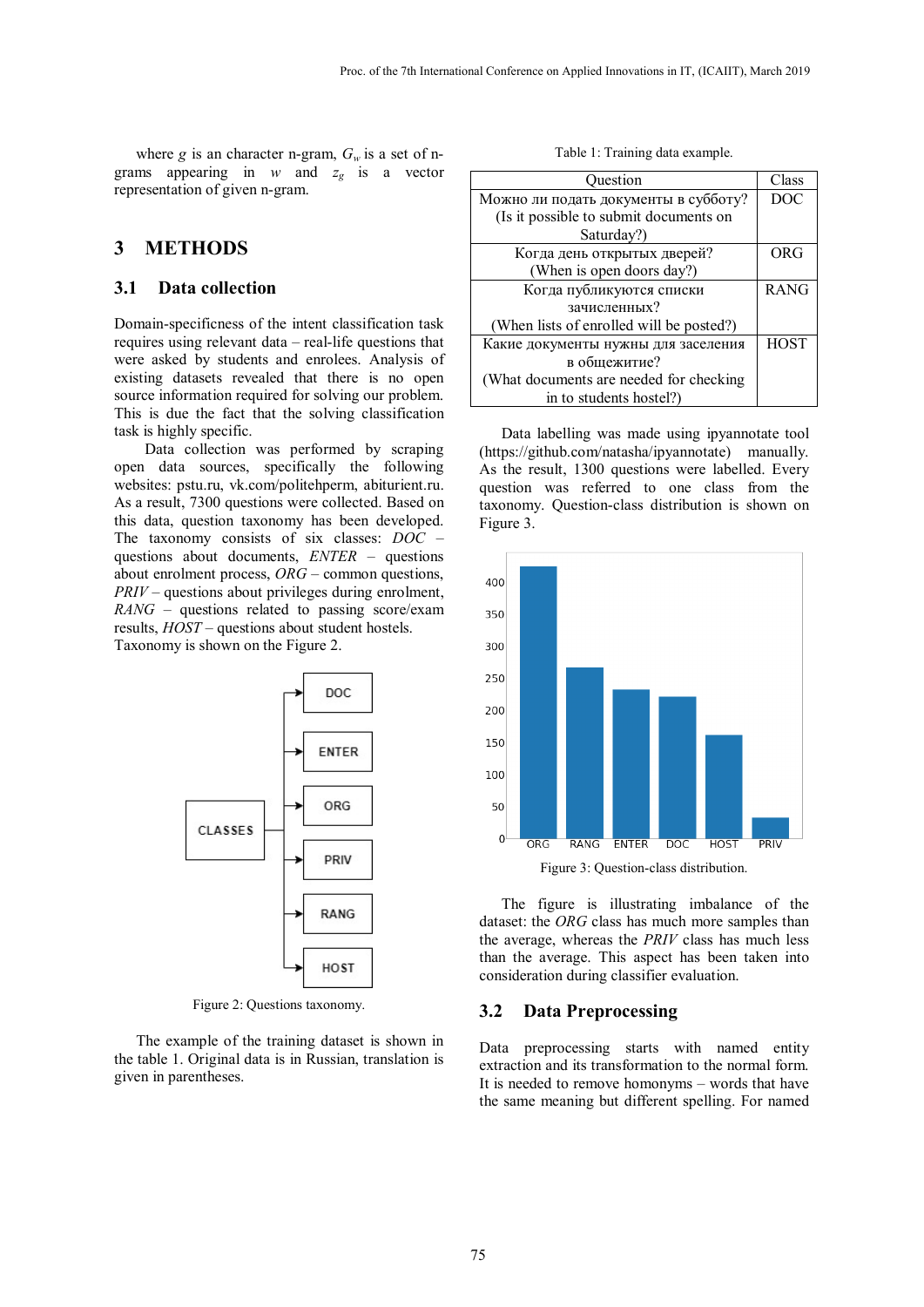entity extraction, rule-based yargy library (https://github.com/natasha/yargy) was used. Next step in preprocessing is tokenization. After that, every token is being checked for multiple rules, for example if the token is one of the stop-words, or if it contains any Latin letters (system works with Russian language). If one of the rules returns "true" value – then the token is removed, otherwise it remains in the question. All tokens in preprocessed questions are separated by the space character. The code of preprocessing functions is shown in Listing 1.

Listing 1: Preprocessing functions implemented in Python.

```
def preprocess_word(word): 
      return stemmer.stem(morph.parse(word) 
[0].normal_form.lower()) 
def preprocess_list(list_): 
   new_list = [] 
   for l in list_: 
      for rule in list(ner.rules.keys()): 
        parser=ner.Parser(ner.rules[rule]) 
          for match in parser.findall(l): 
            for _ in match.tokens: 
             l=l.replace(_.value,rule) 
       words = tokenizer.tokenize(l) 
       new_words = [preprocess_word(word) for 
word in words 
       if morph.parse(word)[0].normal_form 
not in stopwords and not any(char.isdigit() 
for char in word) and not 
bool(re.search(r'[a-zA-Z]', word)) and 
morph.parse(word)[0].normal_form.lower() not 
in custom_stopwords] 
       new_list.append(' '.join(w for w in 
new_words)) 
   return new_list
```
Because of word2vec interpretability, preprocessed questions were represented as word2vec embeddings [2] and visualized for cluster analysis. The visualization is shown on the Figure 4.

Visualization showed that some of the classes are clearly separated one from another: *RANG* (marked red on the figure), *DOC* (marked yellow on the figure). Such classes as *ORG* (marked violet on the figure) has many intersections with other classes. This fact undoubtedly has negative impact on effectiveness of the classifier and will be resolved in the future work by redesigning questions taxonomy.



Figure 4: 2D visualization of word2vec embeddings.

#### **3.3 Question Embeddings**

We propose the approach to the document embeddings or a questions embeddings based on Shannon entropy calculation [10] for every word in the question. One of the Shannon entropy interpretations is a measure of information rate. In this way, the measure of information amount in the word in question is calculated.

First of all, the list of words that appear in the document, is made up. After that, Shannon entropy for every word in the list within every question is calculated (6).

$$
e_{ij} = \begin{cases} -p_{ij} \log_2(p_{ij}), p_{ij} = w_{ij} / n_{ij}, w_{ij} > 0 \\ -0.0001, w_{ij} = 0 \end{cases}, \quad (6)
$$

where  $w_{ii}$  — number of occurrences of *j*-th word in *i-ih* question,  $n_{ij}$  — number of words in *i-th* question.

Speaking in terms of machine learning, we calculate matrix where rows (or samples) represent questions, and columns (or features) represent words, so the obtained matrix has 1300 rows (questions) and 1212 columns (features or unique words in training set). Thus, the question is represented by a words entropy vectors. In this case, we need to transpose the matrix, so the rows will represent words, and the columns will represent questions or features (7). In this way, a word, or more precisely a word meaning, is represented by its distribution within the questions in given dataset.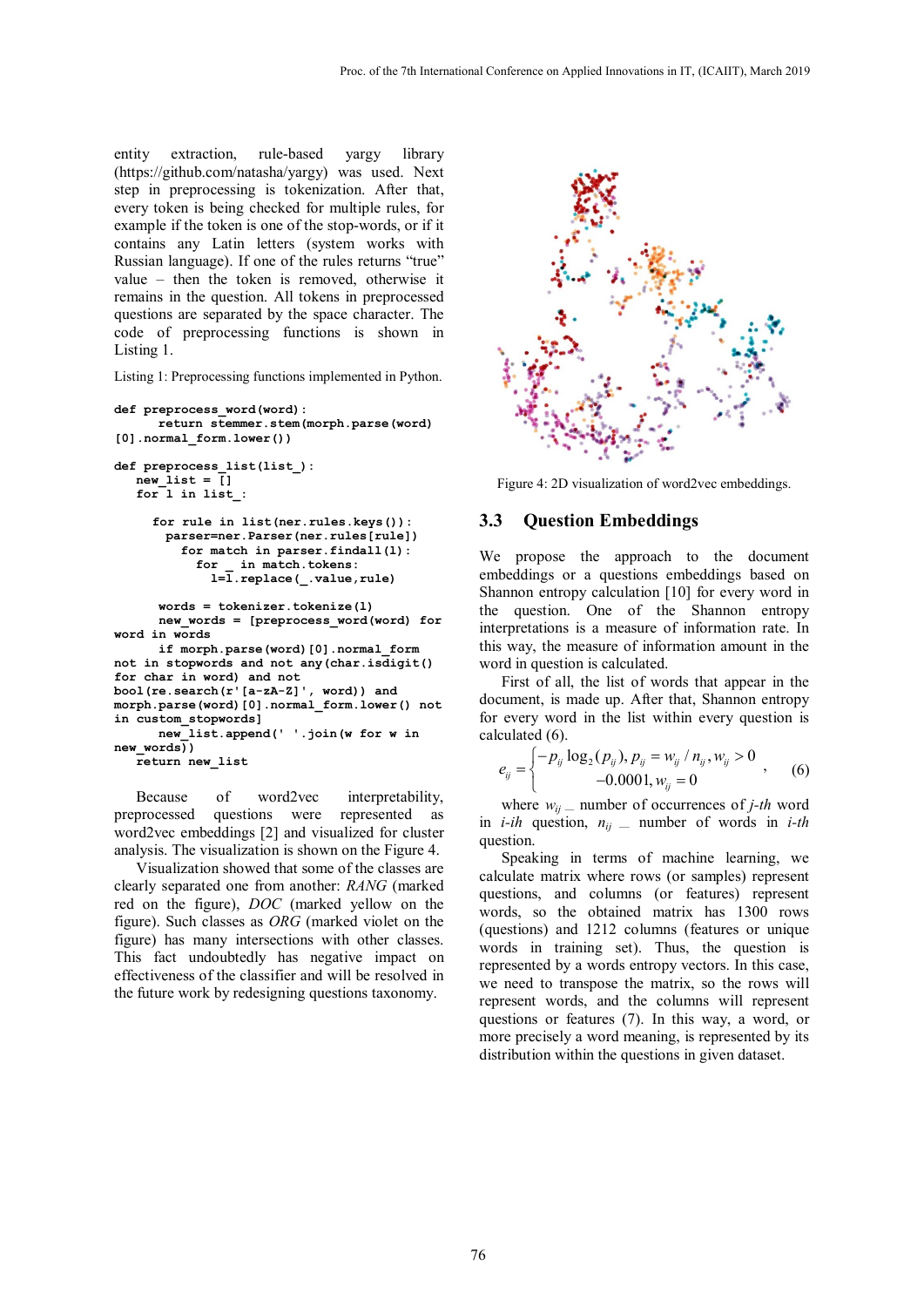$$
M^{T} = \begin{vmatrix} e_{11} & e_{21} & \dots & e_{m1} \\ e_{11} & e_{11} & \dots & e_{m1} \\ \dots & \dots & \dots & \dots \\ e_{1n} & e_{1n} & \dots & e_{m,n} \end{vmatrix}
$$
 (7)

The obtained transposed matrix is sparse (1300 features), thus a dimension reduction using truncated singular value decomposition (4) will be done. In our case, the dimension of the vector will be 200. It is possible by taking first 200 components of decomposed matrixes.

In order to represent a question as a vector, the vectors of words that appear in the question, are to be chosen, and the average of these word vectors, are to be taken (8). The obtained matrix of question vectors and question class will be used as the training set for the classifier.

$$
Q_i = \frac{\sum w_j}{count(W)}, w_j \in W
$$
 (8)

where  $Q_i$  – vector of *i-th* question,  $w_i$  – word vector,  $W_i$  – set of the words, that appear in *i-th* question.

## **4 EXPERIMENTS**

For experimental testing of the approach proposed, the linear classifier e.g. logistic regression is used. As the dataset has multiple classes, the one vs rest classification method is used. The final model inspired by [11] is shown on the Figure 5.

The proposed Shannon entropy embeddings have been compared with TF-IDF, word2vec and FastText models. Word2Vec and Fast Text word embeddings were transformed to question embeddings by taking the average vector of words' vectors contained in question. During the experiments, dataset was shuffled and split into 5 folds for cross-validation. The evaluation metric for classifier is F1-score (9).

$$
F1 = 2 \times \frac{Precision \times Recall}{Precision + Recall}
$$
 (9)

The classification algorithm is logistic regression and classification scheme is "One vs Rest". The results of the experiments are presented in Table 2.

As it can be seen, the proposed method has performed better than existing ones on students and enrollees questions dataset. Its F1-score is 2% higher than the best of the others — TF-IDF. FastText showed the worst result —63% (11% lower than the proposed method). It can be explained by the lack of data in the training set.



Figure 5: Classification model for the experiments.

Table 2: Classification report – questions dataset.

|              | F1-score |          |          |                                  |  |
|--------------|----------|----------|----------|----------------------------------|--|
|              | TF-IDF   | Word2vec | FastText | <b>Shannon</b><br><b>Entropy</b> |  |
| <b>DOC</b>   | 0.77     | 0.76     | 0.66     | 0.76                             |  |
| <b>ENTER</b> | 0.62     | 0.59     | 0.58     | 0.65                             |  |
| <b>ORG</b>   | 0.73     | 0.66     | 0.65     | 0.74                             |  |
| <b>PRIV</b>  | 0.24     | 0.25     | 0.31     | 0.32                             |  |
| <b>RANG</b>  | 0.74     | 0.65     | 0.65     | 0.75                             |  |
| <b>HOST</b>  | 0.91     | 0.85     | 0.75     | 0.91                             |  |
| Average      | 0.72     | 0.67     | 0.63     | 0.74                             |  |

Also, analysis of the results revealed that PRIV class is hardly recognized. This can be explained by the lack of the objects in this class compared with the other classes. To avoid this problem, in future work this class could be merged with other ones.

To make sure in model performance, the proposed approach has been tested on imdb.com reviews dataset. The dataset contains two classes: positive and negative review. Every class contains 10000 reviews written in English. The results of experiments are shown in Table 3.

Table 3: Classification report – IMDB dataset.

|                 | F <sub>1</sub> -score |          |                  |                                  |  |
|-----------------|-----------------------|----------|------------------|----------------------------------|--|
|                 | TF-IDF                | Word2vec | <b>Fast Text</b> | <b>Shannon</b><br><b>Entropy</b> |  |
| <b>POSITIVE</b> | 0.9                   | 0.88     | 0.86             | 0.9                              |  |
| <b>NEGATIVE</b> | 0.9                   | 0.88     | 0.86             | 0.9                              |  |
| Average         | 0.9                   | 0.88     | 0.86             | 0.9                              |  |

It can be seen, that TF-IDF and Shannon entropy showed the same result on F1-score, however, there